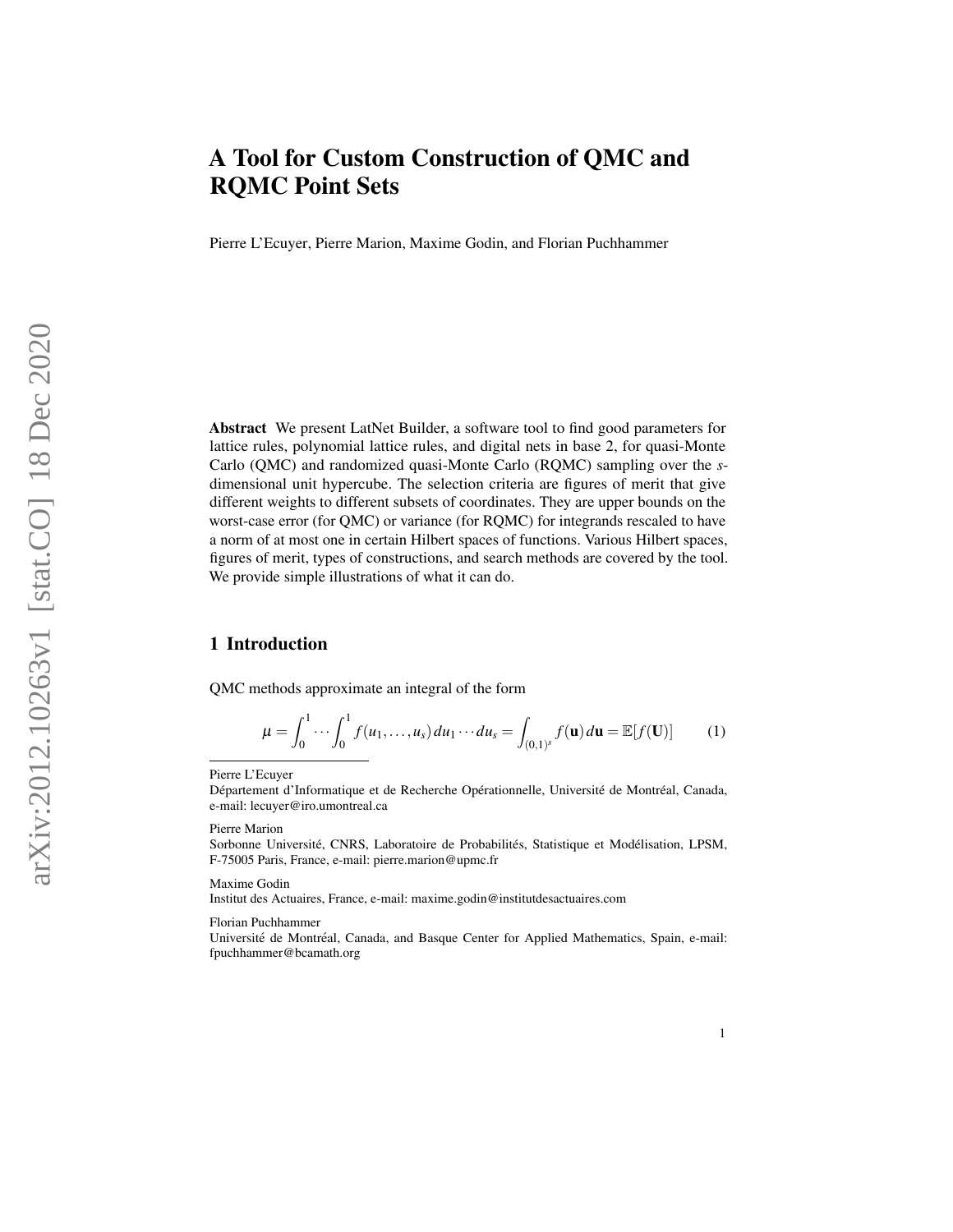where  $f: (0,1)^s \to \mathbb{R}$ , by the average

$$
\bar{\mu}_n = \frac{1}{n} \sum_{i=0}^{n-1} f(\mathbf{u}_i)
$$
\n(2)

where  $P_n = {\mathbf{u}_0, \dots, \mathbf{u}_{n-1}} \subset [0,1)^s$  is a set of *n* deterministic points that cover the unit hypercube more evenly than typical independent random points. That is, the discrepancy between their empirical distribution and the uniform distribution over  $[0,1)$ <sup>s</sup> is smaller than for independent random points and converges to 0 faster than  $\mathcal{O}(n^{-1/2})$  when  $n \to \infty$ . This discrepancy can be defined in many ways. It usually represents the worst-case integration error for a given class of integrands *f* . Typically, this class is a reproducing-kernel Hilbert space (RKHS)  $\mathcal H$  of functions, such that

<span id="page-1-0"></span>
$$
|E_n| := |\bar{\mu}_n - \mu| \le \mathcal{D}(P_n)\mathcal{V}(f) \tag{3}
$$

for all  $f \in \mathcal{H}$ , where  $\mathcal{V}(f)$  is the norm of  $f - \mu$  in  $\mathcal{H}$  (we call it the *variation* of f) and  $\mathscr{D}(\cdot)$  is the *discrepancy* measure associated with this Hilbert space [\[8,](#page-14-0) [18,](#page-14-1) [39\]](#page-15-0). For a fixed  $f \in \mathcal{H}$  with  $\mathcal{V}(f) > 0$ , the error bound in [\(3\)](#page-1-0) converges at the same rate as  $\mathscr{D}(P_n)$ . A traditional version of [\(3\)](#page-1-0), whose derivation does not involve Hilbert spaces, is the classical Koksma-Hlawka inequality, in which  $\mathcal{V}(f)$  is the Hardy-Krause variation and  $\mathscr{D}(P_n)$  is the star discrepancy, which converges as  $\mathscr{O}((\log n)^{s-1}n^{-1})$  for well-selected point sets [\[39\]](#page-15-0). Another important choice for  $\mathcal H$  is a Sobolev space of functions whose mixed partial derivatives of order up to  $\alpha$  are square-integrable. It is known that for this space, one can construct point sets whose discrepancy converges as  $\mathcal{O}((\log n)^{(s-1)/2}n^{-\alpha})$ , and that this is the best possible rate [\[4,](#page-13-0) [8,](#page-14-0) [14,](#page-14-2) [15,](#page-14-3) [16,](#page-14-4) [17\]](#page-14-5). The main classes of QMC methods are lattice points and digital nets.

For RQMC, the *n* QMC points are randomized to provide a set of random points {**U**<sub>0</sub>, ..., **U**<sub>*n*−1</sub>} ⊂ (0,1)<sup>*s*</sup> for which (i) each **U**<sub>*i*</sub> individually has the uniform distribution over  $[0, 1)^s$ , and (ii) the points keep their highly-uniform distribution collectively. Randomizations that provably preserve the low discrepancy generally depend on the type of QMC construction: some are used for lattice points and others for digital nets. In some cases, the randomization may even improve the convergence rate of the mean square discrepancy. The RQMC estimator

$$
\hat{\mu}_{n,\text{rqmc}} = \frac{1}{n} \sum_{i=0}^{n-1} f(\mathbf{U}_i), \tag{4}
$$

which is now random, is unbiased for  $\mu$  and one wishes to minimize its variance. For more details on RQMC, see for example [\[21,](#page-14-6) [26,](#page-14-7) [29,](#page-14-8) [30,](#page-15-1) [37,](#page-15-2) [44,](#page-15-3) [45,](#page-15-4) [46\]](#page-15-5).

The aim of this paper is to introduce *LatNet Builder*, a software tool designed to construct specific point sets for QMC and RQMC, in any number of dimensions, for an arbitrary number of points, arbitrary weights on the subsets of coordinates, arbitrary smoothness of the integrands, a variety of construction and randomization methods, and several choices of discrepancies. The point sets can also be extensible in the number of points and number of dimensions. By "constructing the points" here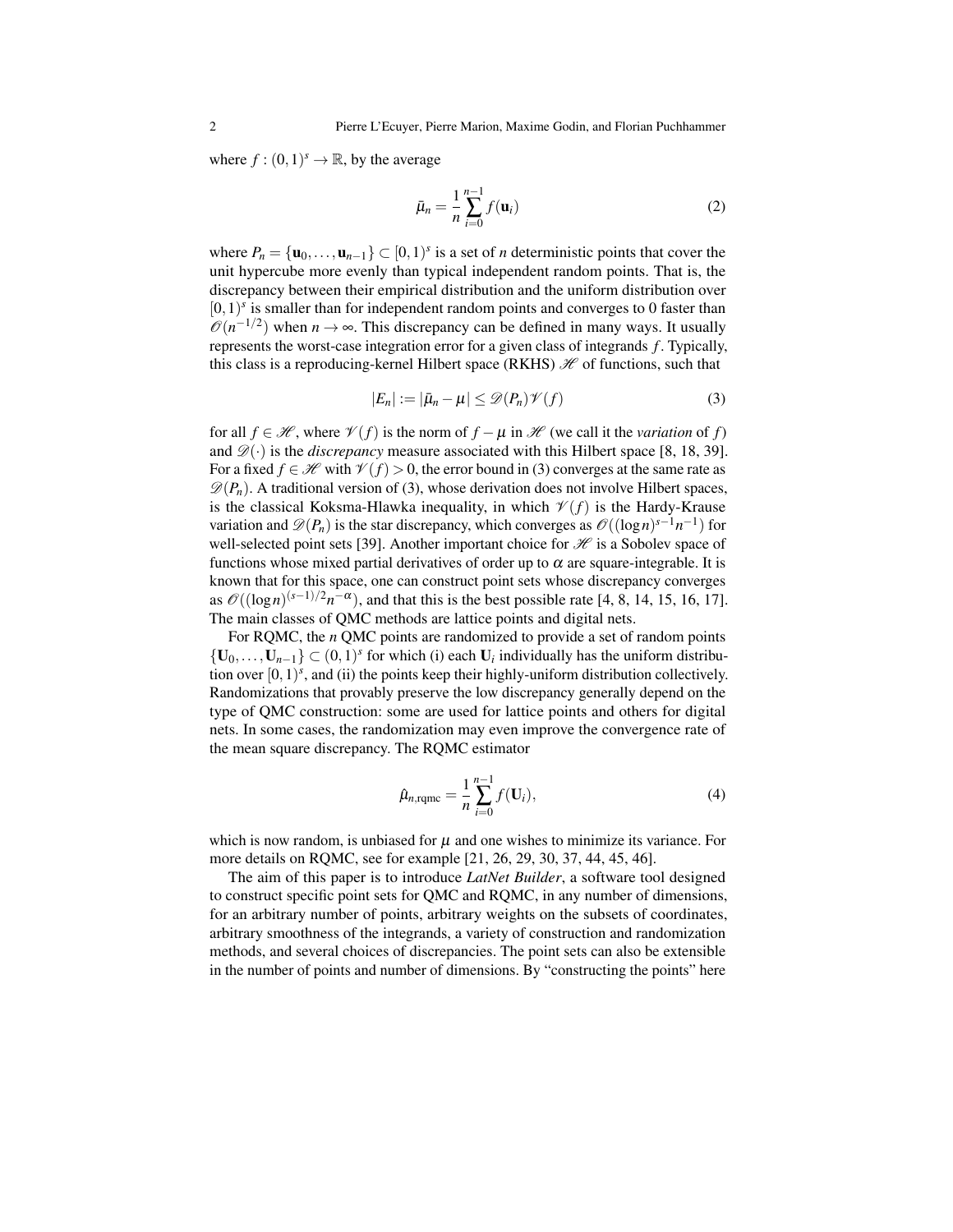we mean *defining* the set  $P_n$  by selecting the parameter values for a general structure, by trying to miminize a *figure of merit* (FOM) that may represent a discrepancy  $\mathscr{D}(P_n)$ or be an upper bound on it. Once this is done, other software can be used to randomize and generate the points for their utilization in applications; see [\[27,](#page-14-9) [42\]](#page-15-6) for example. LatNet Builder is available in open source at [https://github.com/umontreal-simul/](https://github.com/umontreal-simul/latnetbuilder) [latnetbuilder.](https://github.com/umontreal-simul/latnetbuilder) It is a descendant of *Lattice Builder* [\[32\]](#page-15-7), whose scope was limited to ordinary lattice rules. Another related tool is Nuyens' fast CBC constructions [\[40\]](#page-15-8).

The rest of this paper is organized as follows. In Section [2,](#page-2-0) we recall the types of QMC point sets covered by our software, namely ordinary lattice points, polynomial lattice points, digital nets, and their higher-order and interlaced versions, as well as the main randomization methods to turn these point sets into RQMC points. In Section [3,](#page-4-0) we give the general form of weighted RKHS used in this paper and the corresponding generalized Koksma-Hlawka inequality. We also recall the most common types of weights. In Section [4,](#page-5-0) we give examples of discrepancies that are used as FOMs to select the parameters of point set constructions. In Section [5,](#page-8-0) we summarize the search methods implemented in our software. In Section [6,](#page-9-0) we compare FOM values obtained by various point set constructions and search methods. We also compare RQMC variance for simple integrands *f* . Section [7](#page-13-1) gives a conclusion.

### <span id="page-2-0"></span>2 Point Set Constructions and Randomizations

LatNet Builder handles ordinary rank-1 lattice points as well as digital nets, which include polynomial lattice rules and high-order and interlaced constructions.

For a *rank-1 lattice rule*, the point set is

$$
P_n = \{ \mathbf{u}_i = i\mathbf{v}_1 \bmod 1, i = 0, \dots, n-1 \}
$$

where  $n\mathbf{v}_1 = \mathbf{a} = (a_1, \ldots, a_s) \in \mathbb{Z}_n^s \equiv \{0, \cdots, n-1\}^s$ . It is a *Korobov rule* if  $\mathbf{a} =$  $(1, a, a^2 \mod n, \ldots, a^{s-1} \mod n)$  for some integer  $a \in \mathbb{Z}_n$ . The parameter to select here is the vector a, for any given *n*. The usual way to turn a lattice rule into an RQMC point set is by a random shift: generate a single random point U uniformly in  $(0,1)^s$ , and add it to each point of  $P_n$ , modulo 1, coordinate-wise. This satisfies the RQMC conditions. For more details on lattice rules and their randomly-shifted versions, see [\[19,](#page-14-10) [20,](#page-14-11) [26,](#page-14-7) [29,](#page-14-8) [31,](#page-15-9) [49\]](#page-15-10).

The *Digital nets in base 2* handled by LatNet Builder are defined as follows. The number of points is  $n = 2^k$  for some integer *k*. We select an integer  $w \ge k$  and *s* generating matrices  $C_1, \ldots, C_s$  of dimensions  $w \times k$  and of rank k, with elements in  $\mathbb{Z}_2 \equiv \{0,1\}$ . The points  $\mathbf{u}_i$ ,  $i = 0, \ldots, 2^k - 1$ , are defined as follows: for  $i =$  $a_{i,0} + a_{i,1}2 + \cdots + a_{i,k-1}2^{k-1}$ , we take

$$
\begin{pmatrix} u_{i,j,1} \\ \vdots \\ u_{i,j,w} \end{pmatrix} = \mathbf{C}_j \begin{pmatrix} a_{i,0} \\ \vdots \\ a_{i,k-1} \end{pmatrix} \bmod 2, \qquad u_{i,j} = \sum_{\ell=1}^w u_{i,j,\ell} 2^{-\ell},
$$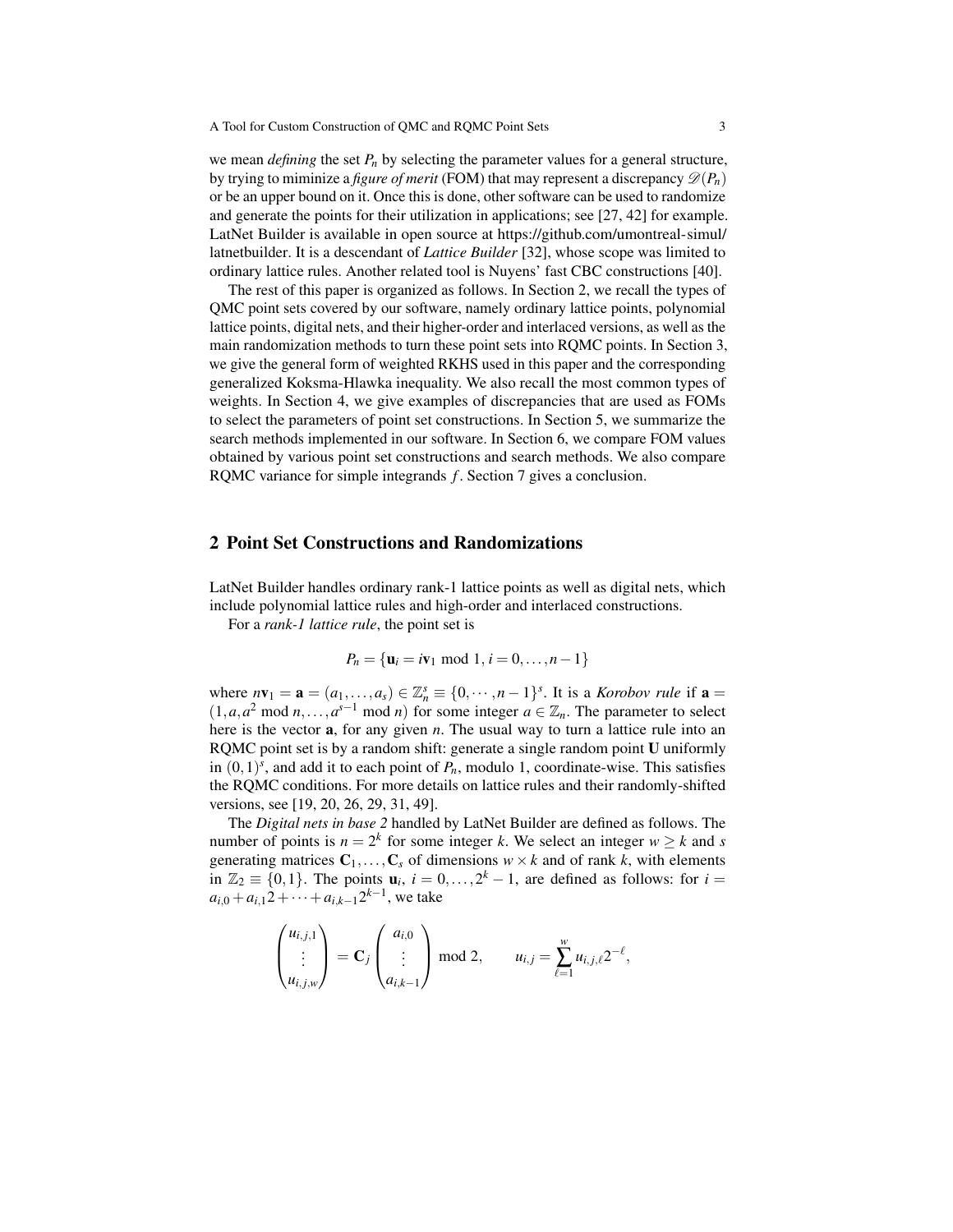and  $\mathbf{u}_i = (u_{i,1}, \dots, u_{i,s})$ . There are more general definitions in [\[8,](#page-14-0) [39\]](#page-15-0). The parameters to optimize are the elements of the matrices  $C_j$ . Each one-dimensional projection truncated to its first *k* digits is  $\mathbb{Z}_n/n = \{0, 1/n, \ldots, (n-1)/n\}$ . Ordinary digital nets constructed by LatNet Builder have  $w = k$ , so the points have only *k* digits.

The most popular digital net constructions are still the *Sobol' points* [\[51\]](#page-15-11), in base  $b = 2$ , with  $k \times k$  generating matrices that are upper triangular and invertible. These matrices are constructed by a specific method, but the bits of the first few columns above the diagonal can be selected arbitrarily, and their choice has an impact on the quality of the net. General-purpose choices have been proposed in [\[24,](#page-14-12) [34\]](#page-15-12), e.g., based on the uniformity of two-dimensional projections. LatNet Builder allows one to construct the matrices based on a much more flexible class of criteria.

A *polynomial lattice rule* (PLR) in base 2 is defined as follows. We denote by  $\mathbb{Z}_2[z]$  the ring of polynomials with coefficients in  $\mathbb{Z}_2$ , by  $\mathbb{L}_2$  the set of formal series of the form  $\sum_{\ell=\ell_0}^{\infty} x_{\ell} z^{-\ell}$  with each  $x_{\ell} \in \mathbb{Z}_2$  and  $\ell_0 \in \mathbb{Z}$ , and we define  $\varphi : \mathbb{L}_2 \to \mathbb{R}$  by

$$
\varphi\left(\sum_{\ell=\ell_0}^{\infty} x_{\ell} z^{-\ell}\right) = \sum_{\ell=\max(\ell_0,1)}^w x_{\ell} 2^{-\ell}.\tag{5}
$$

We select a *polynomial modulus*  $Q = Q(z) \in \mathbb{Z}_2[z]$  of degree *k*, and a *generating vector*  $\mathbf{a}(z) = (a_1(z),...,a_s(z)) \in \mathbb{Z}_2[z]^s$ , whose coordinates are polynomials of degrees less than *k* having no common factor with  $Q(z)$ . The point set of cardinality  $n = 2^k$  is

$$
P_n = \left\{ \left( \varphi \left( \frac{h(z)a_1(z)}{Q(z)} \right), \dots, \varphi \left( \frac{h(z)a_s(z)}{Q(z)} \right) \right) : h(z) \in \mathbb{Z}_2[z] \text{ and } \deg(h(z)) < k \right\}.
$$
\n
$$
(6)
$$

Here, we want to optimize the vector  $\mathbf{a}(z)$ . This point set turns out to be a digital net in base 2 whose generating matrices  $C_i$  contain the first *w* digits of the binary expansion of the  $a_j(z)/Q(z)$ . These are Hankel matrices: each row is the previous one shifted to the left by one position, with the last entry determined by the recurrence with characteristic polynomial  $Q(z)$ , applied to the entries of the previous row. They can have an arbitrary number of rows, but for ordinary PLRs, they are usually truncated to  $w = k$  rows. See [\[8,](#page-14-0) [33,](#page-15-13) [35,](#page-15-14) [39,](#page-15-0) [38\]](#page-15-15) for further details on PLRs.

A *high-order polynomial lattice rule* (HOPLR) of order  $\alpha$  with  $n = 2^k$  points is obtained by constructing an ordinary PLR with polynomial modulus  $\tilde{Q}(z)$  of degree  $\alpha k$  having  $2^{\alpha k}$  points in *s* dimensions, and using only the first  $n = 2^k$  points. See [\[1,](#page-13-2) [2,](#page-13-3) [7\]](#page-14-13). This type of construction can achieve a higher order of convergence for the error (almost  $\mathcal{O}(n^{-\alpha})$ ) than an ordinary PLR for integrands *f* in a Sobolev space of smoothness order  $\alpha$  (i.e., when all mixed partial derivatives of up to order  $\alpha$  are square integrable). One drawback is that because of the high degree of  $\tilde{Q}$ , the cost of a full CBC construction (see Section 5) is much higher since there are  $2^{\alpha k}$  possibilities to examine each time we select a new coordinate of the generating vector.

Dick [\[3\]](#page-13-4) also proposed an *interlacing construction*, for digital nets in general (which includes PLRs), that can provide the higher-order convergence rate of almost  $\mathcal{O}(n^{-\alpha})$  for the integration error, for integrands with smoothness order  $\alpha$ . For an interlacing factor  $d \in \mathbb{N}$ , the method first constructs a digital net in *sd* dimen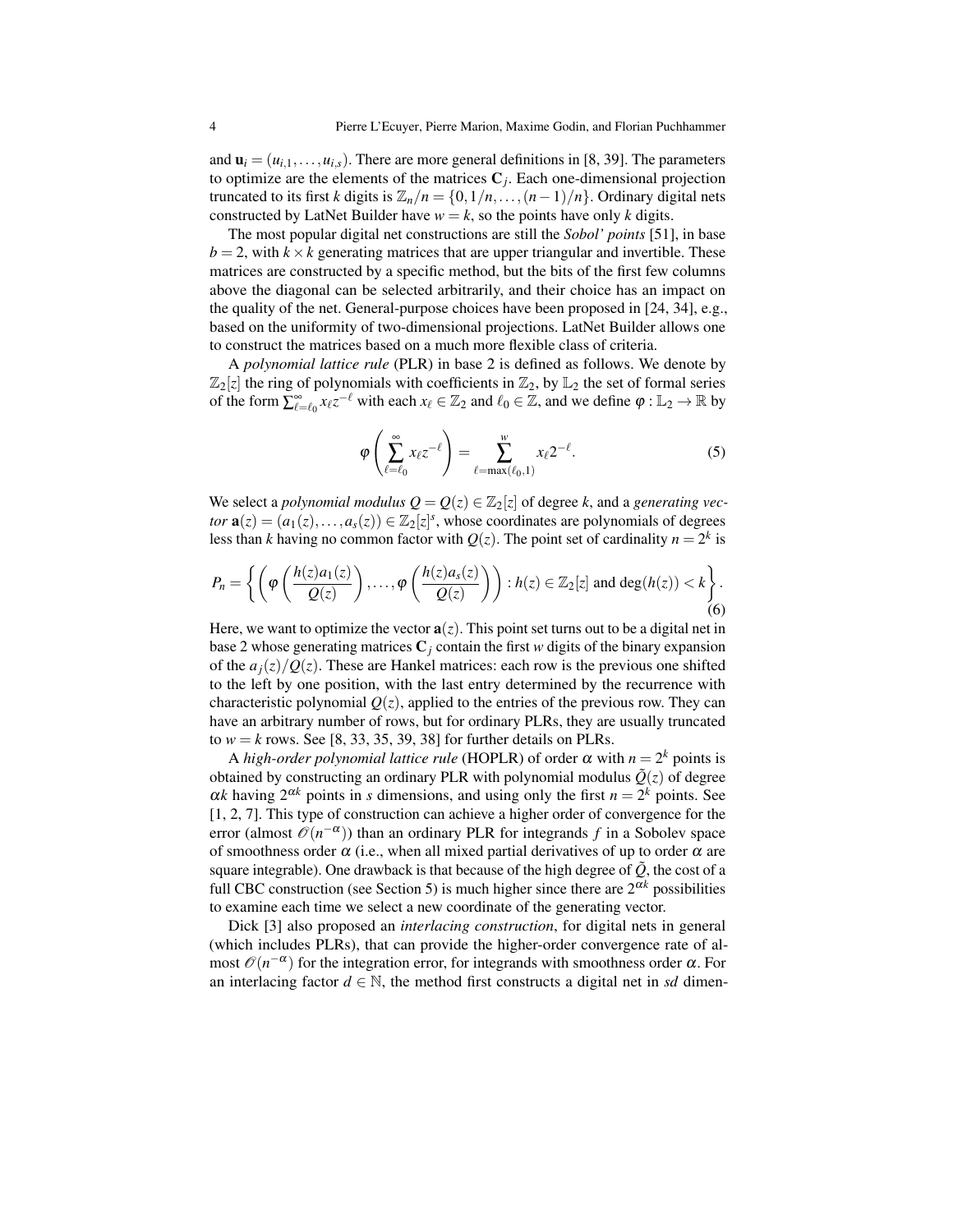sions, with generating matrices  $C_1, \ldots, C_{sd}$ . Then the generating matrices of the *s*-dimensional interlaced net are *C* (*d*)  $T_1^{(d)}, \ldots, C_s^{(d)}$ , where the rows of  $C_j^{(d)}$  $j^{(a)}$  are the first rows of  $C_{(j-1)d+1}, \ldots, C_{jd}$  in this order, then the second rows of these matrices in the same order, and so on.

The simplest way to define a RQMC point set from a digital net in base 2 is to add a digital random shift modulo 2 to all the points. To do this, we generate a single point  $\mathbf{U} = (U_1, \ldots, U_s)$  uniformly in  $(0, 1)^s$ , and perform a bitwise exclusive-or (XOR) between the binary digits of  $U$  and the corresponding digits of each point  $\mathbf{u}_i$ .

A more involved randomization method for digital nets is the *nested uniform scramble* (NUS) of Owen [\[44,](#page-15-3) [45\]](#page-15-4). In base 2, for each coordinate, we do the following. With probability 1/2, flip the first bit of all the points. Then, for the points whose first bit is 1, with probability 1/2, flip all the second bits. Do the same for the points whose first bit is 0, independently. Then do this recursively for all the bits. After all flipping is done for the first  $\ell$  bits, partition the points in  $2^{\ell}$  batches according to the values of their first  $\ell$  bits, and for each batch, flip bit  $\ell+1$  of all the points with probability 1/2, independently across the batches. This requires  $(2^{\ell} - 1)s$  random bits to flip the first  $\ell$  bits of all coordinates. One can equivalently do this only for the first  $k$  bits, and generate the other bits randomly and independently across points [\[37\]](#page-15-2).

A less expensive scramble, which gives less independence than NUS but more than a digital random shift, is a (left) *linear matrix scramble* (LMS) followed by a digital random shift (LMS+shift) [\[21,](#page-14-6) [23,](#page-14-14) [37,](#page-15-2) [47\]](#page-15-16). The LMS replaces  $C_j$  by  $L_jC_j$  mod 2, where  $\mathbf{L}_j$  is a random non-singular lower-triangular  $w \times w$  binary matrix.

Owen [\[45\]](#page-15-4) proved that under sufficient smoothness conditions on *f* , the RQMC variance with NUS on digital nets with fixed *s* and bounded *t* converges as  $\mathcal{O}(n^{-3}(\log n)^{s-1})$ . A variance bound of the same order was shown for LMS+shift in [\[21,](#page-14-6) [53\]](#page-15-17). Note that these results were proved under the assumption that  $w = \infty$ .

## <span id="page-4-0"></span>3 Hilbert Spaces and Projection-Dependent Weights

The FOMs used by LatNet Builder are based on generalized (weighted) Koksma-Hlawka inequalities of the form [\(3\)](#page-1-0) where

<span id="page-4-2"></span>
$$
\mathcal{V}^p(f) = \sum_{\emptyset \neq \mathfrak{u} \subseteq \{1, 2, \dots, s\}} \gamma_{\mathfrak{u}}^{-p} \mathcal{V}^p(f_{\mathfrak{u}}) \tag{7}
$$

and

<span id="page-4-1"></span>
$$
\mathscr{D}^q(P_n) = \sum_{\emptyset \neq \mathfrak{u} \subseteq \{1, 2, \dots, s\}} \gamma_\mathfrak{u}^q \mathscr{D}_\mathfrak{u}^q(P_n), \tag{8}
$$

where  $1/p + 1/q = 1$ ,  $\gamma_u \in \mathbb{R}$  is a weight assigned to the subset u,  $\mathcal{V}(f_u)$  is the variation of  $f_{\mu}$ ,  $\mathscr{D}_{\mu}(P_n)$  is the discrepancy of the projection of  $P_n$  over the subset u of coordinates, and  $f = \sum_{u \subseteq \{1,2,\dots,s\}} f_u$  is the functional ANOVA decomposition of *f* [\[10,](#page-14-15) [46\]](#page-15-5). LatNet Builder allows any *q* ∈ [1,∞]. Taking *q* = ∞ with *p* = 1 means removing the *q* and taking the max instead of the sum in [\(8\)](#page-4-1), while  $p = \infty$  with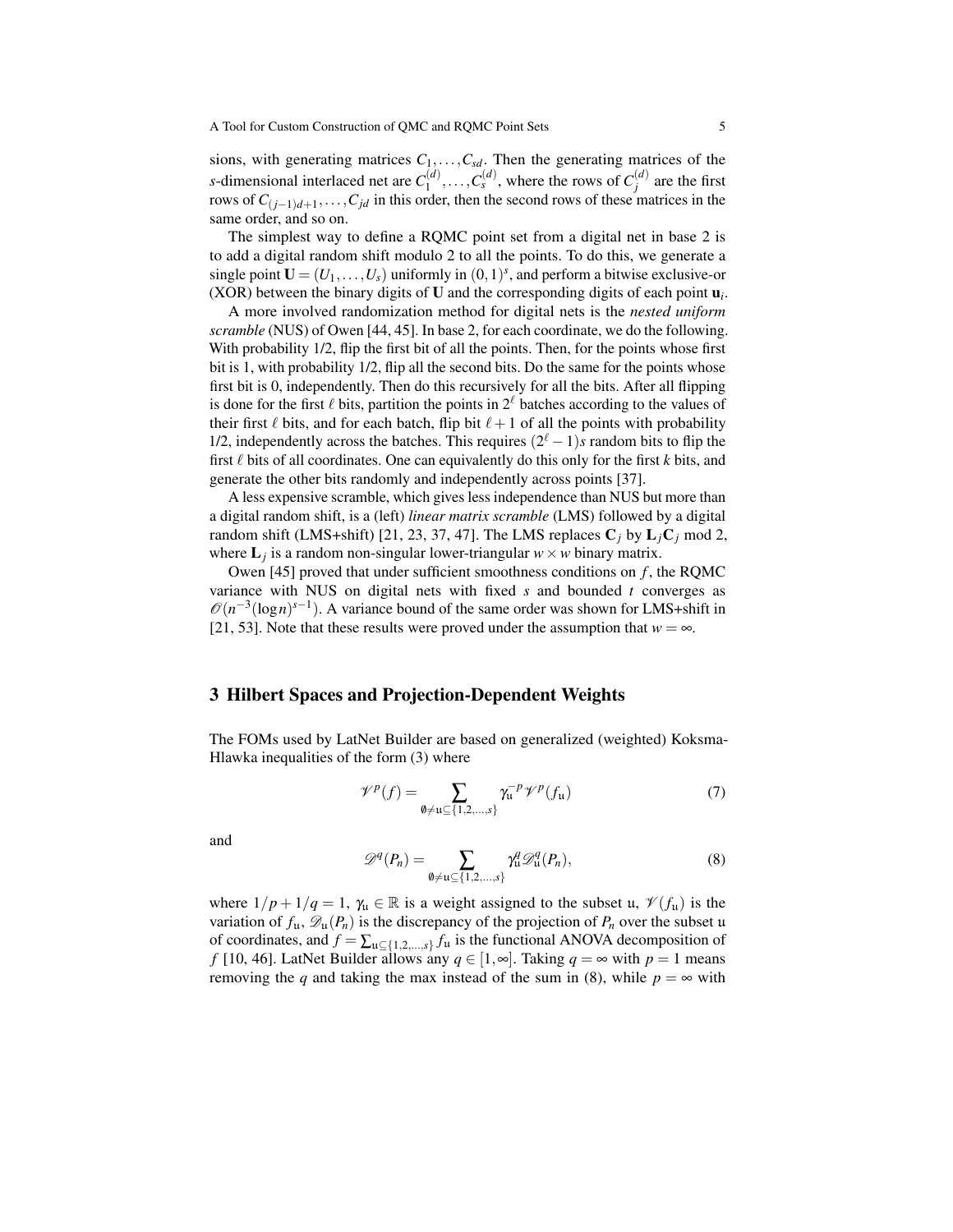*q* = 1 means removing the *p* and taking the max instead of the sum in [\(7\)](#page-4-2). The most common choice is  $p = q = 2$ .

LatNet Builder implements a variety of choices for  $\mathscr{D}_{\mathfrak{u}}(P_n)$ , depending on the point set constructions. Some of these measures correspond to the worst-case error in some function space, assuming that the points of  $P_n$  are not randomized. Others correspond to the mean-square error (or variance), assuming that the points are randomized in some particular way. This is typically done by defining a RKHS with a kernel that is invariant with respect to the given randomization (i.e., digital shift-invariant, scramble-invariant, etc.), and taking the worst-case error in that space.

The role of the weights is to better recognize the importance of the subsets u for which  $f_u$  contributes the most to the error or variance. That is, if  $\mathcal{V}(f_u)$  is unusually large, we want to divide it by a larger weight  $\gamma_u$  to control its contribution to  $\mathcal{V}(f)$ , but then we have to multiply  $\mathscr{D}_{\mu}(P_n)$  in [\(8\)](#page-4-1) by the same weight. The final effect is that the FOM will penalize more the discrepancy for that particular projection.

In principle, the weights  $\gamma_{\mu}$  can be arbitrary. But for large *s*, defining arbitrary individual weights for the  $2<sup>s</sup> - 1$  projections is impractical, so special forms of weights that are parameterized by much fewer than  $2<sup>s</sup> - 1$  parameters have been proposed. The most common ones are *product weights*, for which a weight  $\gamma_j$  is assigned to coordinate *j* for  $j = 1, ..., s$ , and  $\gamma_u = \prod_{j \in u} \gamma_j$ ; *order-dependent weights*, for which  $\gamma_u = \Gamma_{|u|}$  where  $\Gamma_1, \ldots, \Gamma_s$  are selected constants and  $|u|$  is the cardinality of of u; and the *product-and-order-dependent (POD) weights*, which are a combination of the two, with  $\gamma_{\mathfrak{u}} = \Gamma_{|\mathfrak{u}|} \prod_{j \in \mathfrak{u}} \gamma_j$ . These are all available in LatNet Builder.

LatNet Builder can construct point sets that are extensible in the number of dimensions and also in the number of points, which means that we can construct point sets that perform well in the first *s* dimensions for  $s = s_{\min}, \ldots, s_{\max}$ , and/or if we take the first *n* points for  $n = n_1, n_2, \ldots, n_m$ , simultaneously. Typically, one would take  $n_j = 2^{k_{\min}+j-1}$  for  $j = 1, ..., m$ , so  $n_m = 2^{k_{\max}} = 2^{k_{\min}+m-1}$  [\[21\]](#page-14-6). The global FOM in this case will be a weighted sum or maximum of the FOMs over the considered dimensions *s* and/or cardinalities *n<sup>j</sup>* . The CBC construction approach described in Section [5](#page-8-0) already gives a way to implement the extension in *s*. For the extension in *n* (or *k*), LatNet Builder implements criteria and heuristic search methods that account for a global FOM.

### <span id="page-5-0"></span>4 Figures of Merit

Most FOMs considered in LatNet Builder have the general form [\(8\)](#page-4-1) where typically, when the points have the appropriate special structure of a lattice, polynomial lattice, or digital net, and with an adapted FOM, we have

<span id="page-5-1"></span>
$$
\mathscr{D}_{\mathfrak{u}}^q(P_n) = \frac{1}{n} \sum_{i=0}^{n-1} \prod_{j \in \mathfrak{u}} \phi(u_{i,j})
$$
\n(9)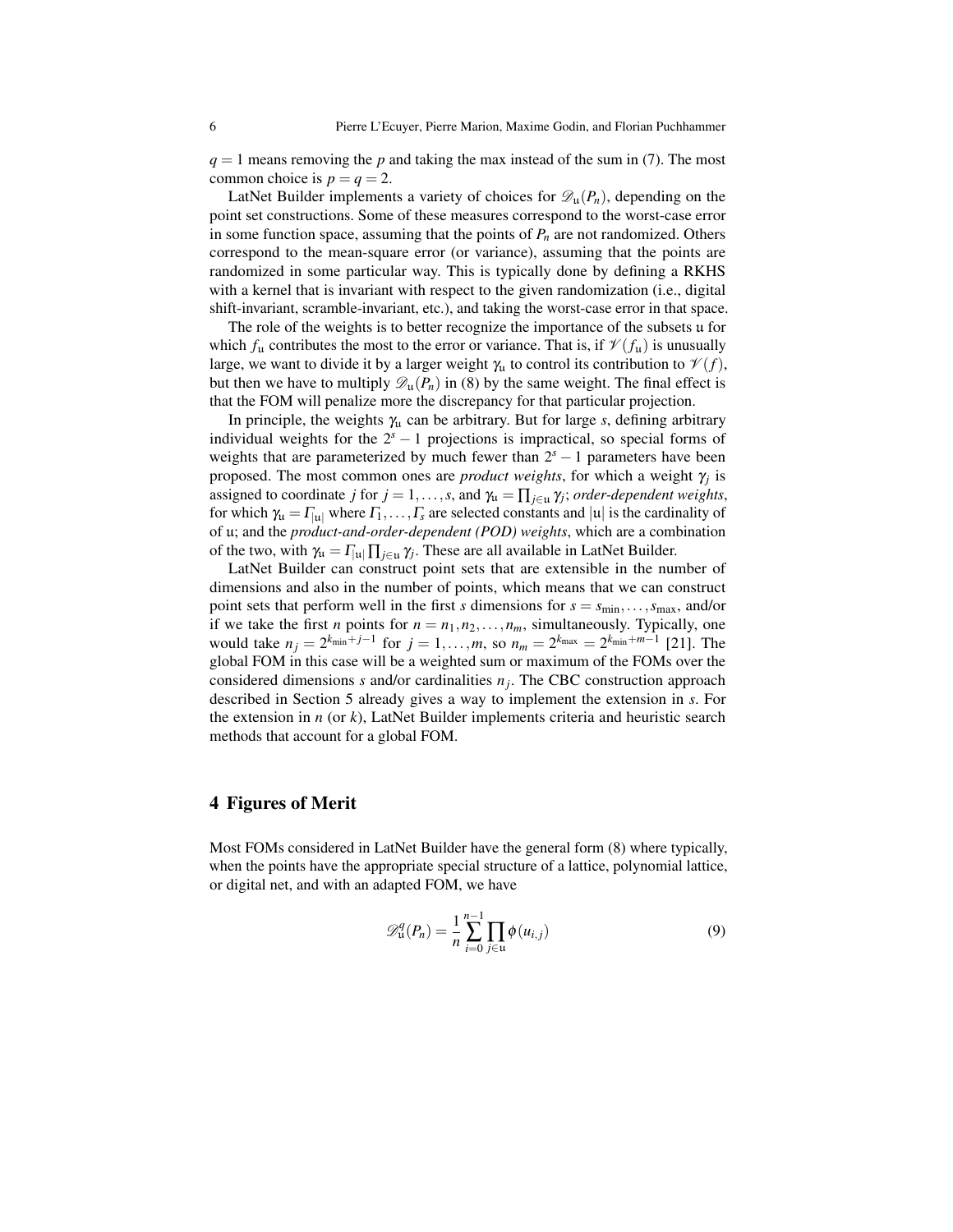for some function  $\phi : [0,1) \to \mathbb{R}$ . With product weights  $\gamma_u = \prod_{j \in u} \gamma_j$ , the FOM then becomes

$$
\mathscr{D}^q(P_n) = -1 + \frac{1}{n} \sum_{i=0}^{n-1} \prod_{j=1}^s (1 + \gamma_j \phi(u_{i,j})),
$$

which can be computed with  $\mathcal{O}(ns)$  evaluations of  $\phi$ .

As an illustration, for a randomly-shifted lattice rule, the variance is:

$$
\text{Var}[\hat{\mu}_{n,\text{rqmc}}] = \sum_{\mathbf{0} \neq \mathbf{h} \in L_s^*} |\hat{f}(\mathbf{h})|^2,
$$
\n(10)

where  $L_s^* \subset \mathbb{Z}^s$  is the *dual lattice* [\[29\]](#page-14-8). It is also known that for periodic continuous functions having square-integrable mixed partial derivatives up to order  $\alpha/2$  for an even integer  $\alpha \ge 2$ , one has  $|\hat{f}(\mathbf{h})|^2 = \mathcal{O}((\max(1, h_1) \cdots \max(1, h_s))^{-\alpha})$ . This motivates the well-known FOM [\[31,](#page-15-9) [39,](#page-15-0) [49\]](#page-15-10):

<span id="page-6-0"></span>
$$
\mathscr{P}_{\alpha} := \sum_{0 \neq h \in L_{s}^{*}} (\max(1, h_{1}) \cdots \max(1, h_{s}))^{-\alpha}
$$
  
\n
$$
= -1 + \frac{1}{n} \sum_{i=0}^{n-1} \prod_{j=1}^{s} \left( 1 - \frac{(-4\pi^{2})^{\alpha/2}}{\alpha!} B_{\alpha}(u_{i,j}) \right)
$$
  
\n
$$
= \frac{1}{n} \sum_{i=0}^{n-1} \sum_{\emptyset \neq u \subseteq \{1, ..., s\}} \left( \frac{-(-4\pi^{2})^{\alpha/2}}{\alpha!} \right)^{|u|} \prod_{j \in u} B_{\alpha}(u_{i,j})
$$
\n(11)

where  $B_{\alpha/2}$  is the Bernoulli polynomial of degree  $\alpha/2$  ( $B_1(u) = u - 1/2$ ,  $B_2(u) =$  $u^2 - u + 1/6$ , etc.), and the equality in [\(11\)](#page-6-0) holds only when  $\alpha$  is an even integer. Moreover, there are rank-1 lattices point sets  $P_n$  for which  $\mathcal{P}_\alpha$  converges almost as  $\mathcal{O}(n^{-\alpha})$  [\[9,](#page-14-16) [48,](#page-15-18) [49\]](#page-15-10), i.e., as  $\mathcal{O}(n^{-\alpha+\epsilon})$  for any  $\epsilon > 0$ . Adding projection-dependent weights  $\gamma_u$  leads to the weighted  $\mathcal{P}_{\gamma,\alpha}$ , defined by [\(8\)](#page-4-1) and [\(9\)](#page-5-1) with  $q=2$ ,

$$
\phi(u_{i,j}) = -(-4\pi^2)^{\alpha/2}B_{\alpha}(u_{i,j})/\alpha!,
$$

and  $\mathscr{D}_\mathfrak{u}^2(P_n) = \mathscr{P}_{\alpha,\mathfrak{u}}(P_n)$  is the  $\mathscr{P}_\alpha$  for the projection of  $P_n$  on the coordinates in u.

There is a similar variance expression for digital nets in base 2 with a random digital shift, with the Fourier coefficients  $\hat{f}(\mathbf{h})$  replaced the the Walsh coefficients, and the dual lattice replaced by the dual net [\[8,](#page-14-0) Definition 4.76] or the dual lattice in the case of PLRs [\[25,](#page-14-17) [35\]](#page-15-14). Thus, FOMs that correspond to variance bounds can be obtained by finding easily computable bounds on the Walsh coefficients. By assuming a rate of decrease of  $\mathcal{O}(2^{-\alpha |\mathbf{h}|})$  of the Walsh coefficients  $\tilde{f}(\mathbf{h})$  with  $\mathbf{h} = (h_1, \ldots, h_s) \in \mathbb{N}^s$  and  $|\mathbf{h}| = |h_1| + \cdots + |h_s|$ , and using a RKHS with shift- and scramble-invariant kernel, [\[53\]](#page-15-17) and [\[6\]](#page-14-18) obtain a FOM of the form [\(8\)](#page-4-1) and [\(9\)](#page-5-1) with

$$
\phi(x) = \phi_{\alpha}(x) = \mu(\alpha) - \mathbb{I}[x > 0] \cdot 2^{(1 + \lfloor \log_2(x) \rfloor)(\alpha - 1)} (\mu(\alpha) + 1),
$$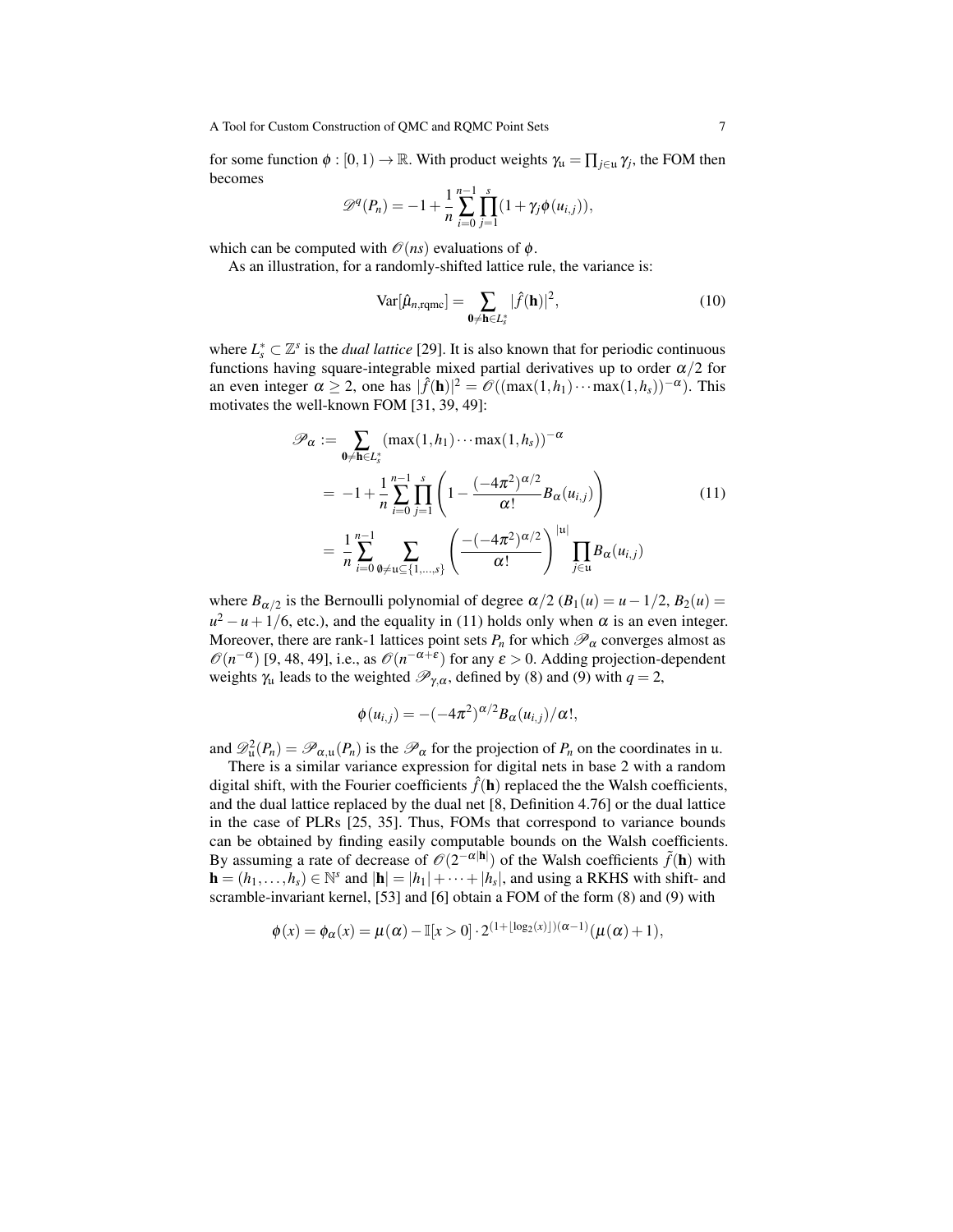where I is the indicator function and  $\mu(\alpha) = (1 - 2^{1 - \alpha})^{-1}$  for any real number  $\alpha > 1$ . This gives  $\mu(2) = 2$ ,  $\mu(3) = 4/3$ , ..., For  $\alpha = 2$ , this gives

$$
\phi_2(x) = 2(1 - \mathbb{I}[x > 0] \cdot 3 \cdot 2^{\lfloor \log_2(x) \rfloor}),
$$

which corresponds to the FOM suggested in [\[35,](#page-15-14) Section 6.3] for PLRs. In [\[22,](#page-14-19) [53\]](#page-15-17),  $\phi(x)$  is written in terms of  $\eta = \alpha - 1$  instead, but it is exactly equivalent. These papers also show the existence of digital nets for which the FOM converges as  $\mathcal{O}(n^{-\alpha}(\log n)^{s-1})$  for any  $\alpha > 1$ . This FOM can be seen as a counterpart of  $\mathcal{P}_{\alpha}$  and we call it  $\tilde{\mathcal{P}}_{\alpha}$ . Its value  $\tilde{\mathcal{P}}_{\alpha,u}(P_n)$  on the projection of  $P_n$  on the coordinates in u can be used for  $\mathscr{D}^2_{\mathfrak{u}}(P_n)$ , with  $q=2$ .

Dick and Pillichshammer [\[8,](#page-14-0) Chapter 12] consider a RKHS with shift-invariant kernel, which is a weighted Sobolev space of functions whose mixed partial derivatives of order 1 are square-integrable. This gives a FOM of the form [\(8\)](#page-4-1) and [\(9\)](#page-5-1) with  $q = 2$  and

$$
\phi(x) = 1/6 - \mathbb{I}[x > 0] \cdot 2^{\lfloor \log_2(x) \rfloor - 1}.
$$

They show that there are digital nets for which this FOM (and therefore the square error) converges almost as  $\mathcal{O}(n^{-2})$ . In their Chapter 13, they find that the scrambleinvariant version gives the same  $\phi$ .

Goda [\[12\]](#page-14-20) examines *interlaced polynomial lattice rules* (IPLR), also for a Sobolev space of order  $\alpha$ , with an interlacing factor  $d \geq 1$ . He provides two upper bounds on the worst-case error in a deterministic setting. These bounds can be used as FOMs. The first is valid for all positive integer values of  $\alpha$  and  $\delta$ , whereas the second holds only for  $d \le \alpha$ , but is tighter when it applies. These two bounds have the form [\(8\)](#page-4-1) and [\(9\)](#page-5-1) with  $q = 1$ ,  $\gamma_u$  replaced by  $\tilde{\gamma}_u$ , and

$$
\phi(x_{i,j}) = -1 + \prod_{\ell=1}^d (1 + \phi_{\alpha,d,\ell}(x_{i,(j-1)d+\ell})),
$$

where for the first bound,  $\tilde{\gamma}_{\mathfrak{u}} = \gamma_{\mathfrak{u}} 2^{\alpha(2d-1)|\mathfrak{u}|/2}$ ,

$$
\phi_{\alpha,d,\ell}(x) = \frac{1 - 2^{(\min(\alpha,d) - 1)\lfloor \log_2 x \rfloor} (2^{\min(\alpha,d)} - 1)}{2^{(\alpha+2)/2} (2^{\min(\alpha,d) - 1} - 1)}
$$

for all  $x \in [0, 1)$ , where  $2^{\lfloor \log_2 0 \rfloor} = 0$ , while for the second bound,  $\tilde{\gamma}_u = \gamma_u$  and

$$
\phi_{\alpha,d,\ell}(x) = \frac{2^{d-1}(1-2^{(d-1)\lfloor \log_2 x \rfloor}(2^d-1))}{2^{\ell}(2^{d-1}-1)}.
$$

One can achieve a convergence rate of almost  $\mathcal{O}(n^{-\min(\alpha,d)})$  for these FOMs (and therefore for the worst-case error).

Goda and Dick [\[13\]](#page-14-21) proposed another FOM, also for a Sobolev space of order  $\alpha$ , for interlaced randomly-scrambled PLRs of high order. They showed that this scheme can achieve the best possible convergence rate of  $\mathcal{O}(n^{-(2\min(\alpha,d)+1)+\delta})$  for the variance. The FOM, which we denote by  $\mathcal{I}_{\alpha}$ , has the same form, but with  $q = 2$ ,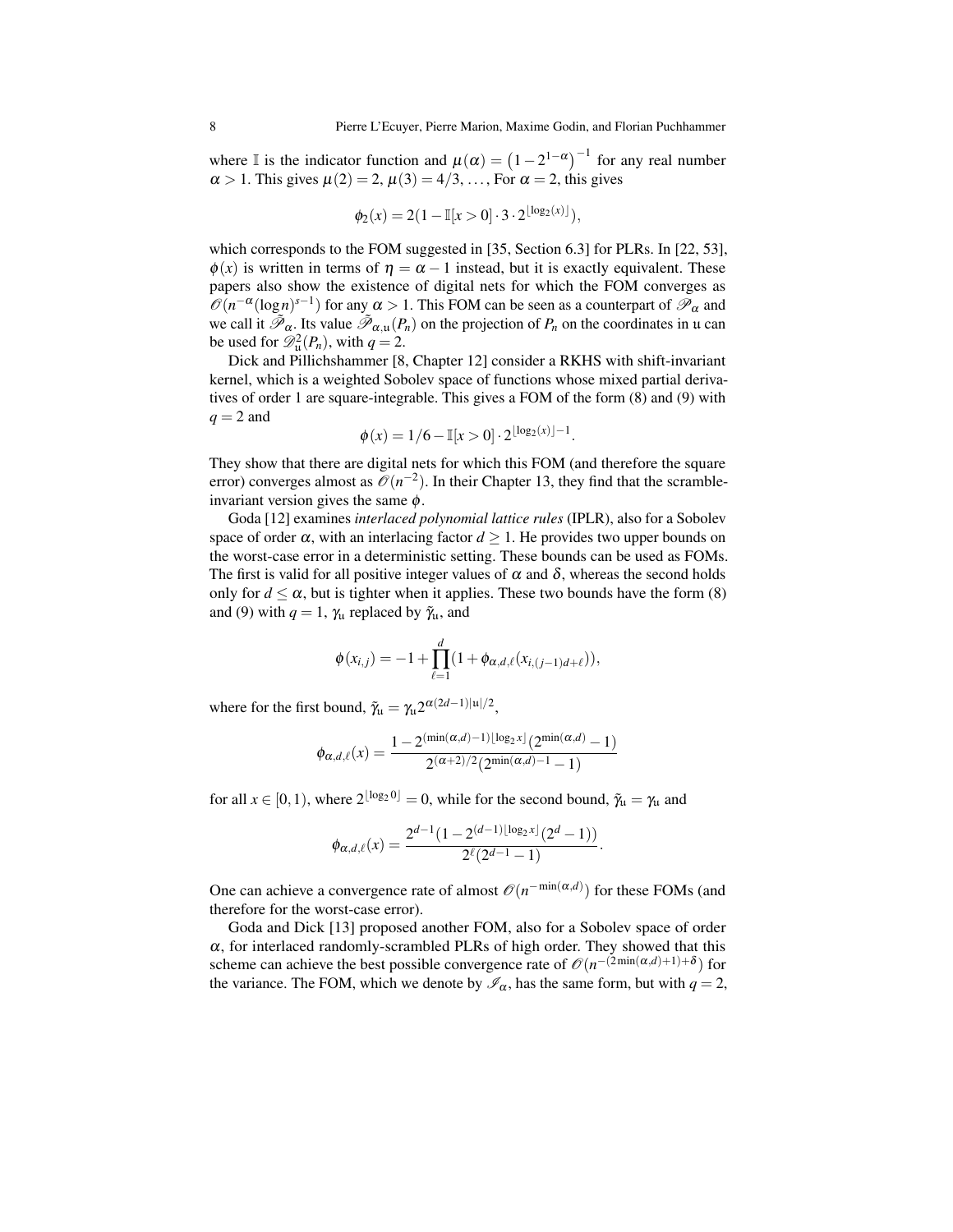$$
\phi(x) = \phi_{\alpha,d}(x) = \frac{1 - 2^{2\min(\alpha,d) \lfloor \log_2 x \rfloor} (2^{2\min(\alpha,d)+1} - 1)}{1 - 2^{-2\min(\alpha,d)}},
$$

and  $\gamma_u$  replaced by  $\tilde{\gamma}_u = \gamma_u D_{\alpha,d}^{|u|}$  where  $D_{\alpha,d} = 2^{2 \max(d-\alpha,0)+(2d-1)\alpha}$ .

Another set of FOMs are obtained from upper bounds on the star discrepancy of  $\mathscr{D}^*(P_n)$  or its projections on subsets of coordinates, when  $P_n$  is a digital  $(t, k, s)$ -net. One such bound is  $\mathcal{D}^*(P_n) \leq 1 - (1 - 1/n)^s + \mathcal{R}_2$  where

$$
\mathcal{R}_2 = -1 + \frac{1}{n} \sum_{i=0}^{n-1} \prod_{j=1}^{s} \left[ \sum_{k=0}^{n-1} 2^{-\lfloor \log_2 k \rfloor - 1} \text{wal}_k(u_{i,j}) \right]
$$
(12)

wal*<sup>k</sup>* is the *k*th Walsh function in one dimension, and we assume that the generating matrices  $C_i$  are  $k \times k$ . See [\[8,](#page-14-0) Theorems 5.34 and 5.36], where a more general version with projection-dependent weights is also given. For PLRs in base  $b = 2$ , this criterion is equal to  $\mathcal{R}_{2,\gamma}$  given in [\[8,](#page-14-0) Chapter 10]:

$$
\mathscr{R}'_{2,\gamma} = -\sum_{\emptyset \neq u \subseteq \{1,2,\dots,s\}} \gamma_u + \frac{1}{n} \sum_{i=0}^{n-1} \sum_{\emptyset \neq u \subseteq \{1,2,\dots,s\}} \gamma_u \prod_{j \in u} \phi_k(u_{i,j}) \tag{13}
$$

where  $\phi_k(u) = -\lfloor \log_2(u) \rfloor / 2$  if  $u \ge 2^{-k}$  and  $\phi_k(u) = 1 + k/2$  otherwise.

A classical upper bound on the star discrepancy is also given by the *t*-value of the digital net:

$$
\mathscr{D}^*(P_n) \leq \frac{2^t}{n} \sum_{j=0}^{s-1} {k-t \choose j}.
$$

If we use this upper bound for each projection on the subset u of coordinates, we get the FOM [\(8\)](#page-4-1) with  $q = 1$  and

$$
\mathscr{D}_{\mathfrak{u}}(P_n) = \frac{2^{t_{\mathfrak{u}}}}{n} \sum_{j=0}^{|\mathfrak{u}|-1} {k-t_{\mathfrak{u}} \choose j}
$$

where  $t_u = t_u(P_n)$  is the *t*-value of the projection of  $P_n$  on the coordinates in u. LatNet Builder implements this with arbitrary weights, using algorithms described in [\[36\]](#page-15-19). Dick [\[4\]](#page-13-0) obtains worst-case error bounds that converge at rate almost  $\mathcal{O}(n^{-\alpha})$  for interlaced digital nets, based on the *t*-values of the projections.

# <span id="page-8-0"></span>5 Search Methods

For given construction type, FOM, and weights, finding the best choice of parameters may require to try all possibilities, but their number is usually much too large. LatNet Builder implements the following search methods.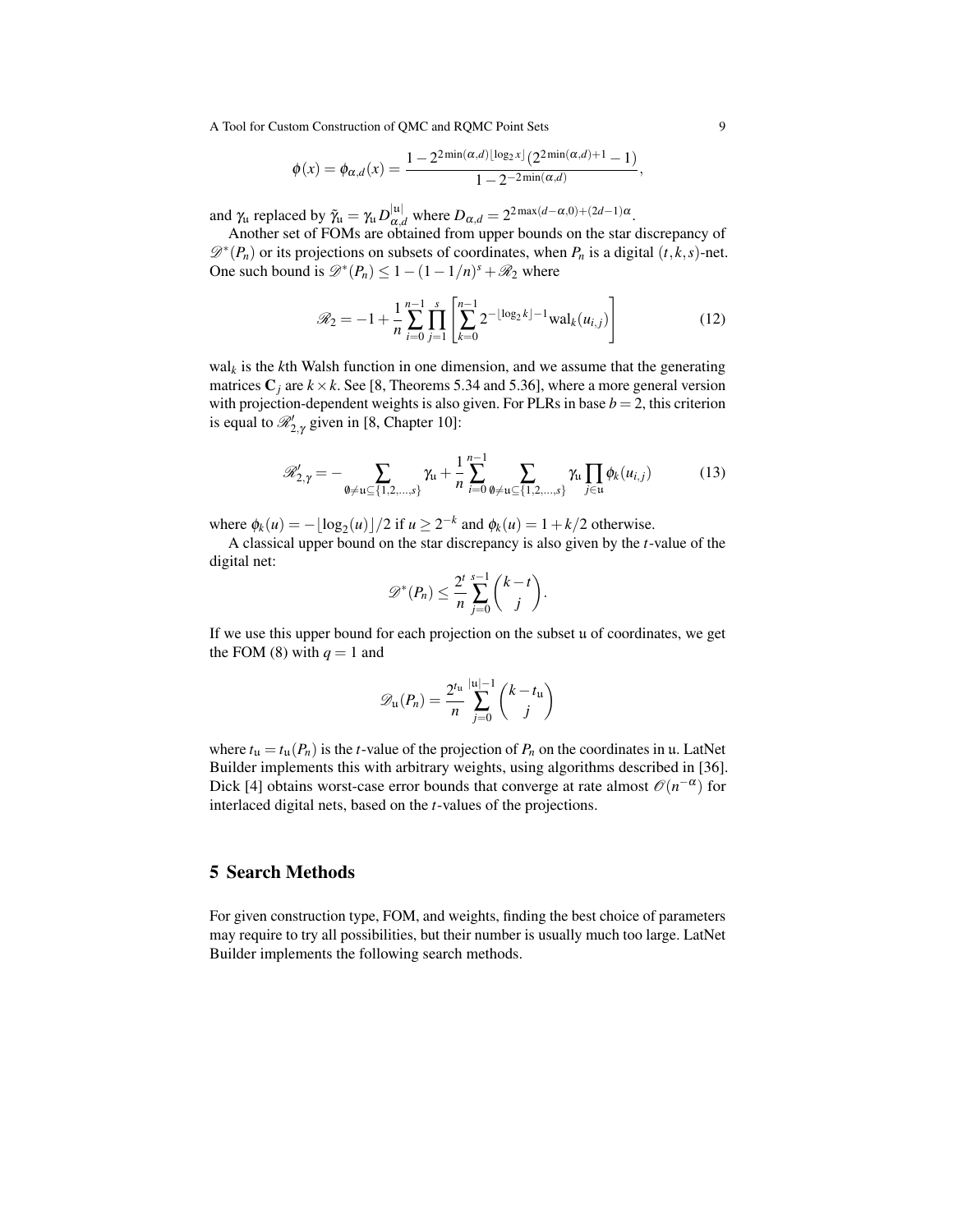In an *exhaustive search*, all choices of parameters are tried, so we are guaranteed to find the best one. This is possible only when there are not too many possibilities.

A *random search* samples uniformly and independently a fixed number *r* of parameter choices, and the best one is retained.

In a *full component-by-component (CBC)* construction, the parameters are selected for one coordinate at a time, by taking into account the choices for the previous coordinates only [\[5,](#page-14-22) [8,](#page-14-0) [50\]](#page-15-20). The parameters for coordinate  $j$  (e.g., the *j*th coordinate of the generating vector in the case of lattices), are selected by minimizing the FOM for the first *j* coordinates, in *j* dimensions, by examining all possibilities of parameters for this coordinate, without changing the parameter choices for the previous coordinates. This is done for the *s* coordinates in succession. This greedy approach can reduce by a huge factor (exponential in the dimension) the total number of cases that are examined in comparison with the exhaustive search. What is very interesting is that for most types of QMC constructions and FOMs implemented in LatNet Builder, the convergence rate for the worst-case error or variance obtained with this restricted approach is provably the same as for the exhaustive search [\[8,](#page-14-0) [14\]](#page-14-2).

A *random CBC* construction can be used when the number of choices for each coordinate is too large: one examines only a fixed number of random choices for each *j*.

For lattice-type point sets, with certain FOMs, a *fast CBC* construction can be implemented by using a fast Fourier transform (FFT), so the full CBC construction can be performed much faster [\[8,](#page-14-0) [43,](#page-15-21) [41\]](#page-15-22). LatNet Builder supports this.

For lattice-type constructions, one can also further restrict the search to *Korobov*type generating vectors. The first coordinate is set to 1 and only the second coordinate needs to be selected. This can be done either by an exhaustive search or by just taking a random sample for the second coordinate (*random Korobov*).

For digital nets, a *mixed CBC* method is also available: it uses full CBC for the first *d* − 1 coordinates and random CBC for the other ones, for a given  $1 \le d \le s$ .

## <span id="page-9-0"></span>6 Simple Numerical Illustrations

Here we give a few simple examples of what LatNet Builder can do. The simulation experiments, including the generation and randomization of the points, were done using SSJ [\[28\]](#page-14-23).

#### 6.1 FOM quantiles for different constructions

One might be interested in estimating the probability distribution of FOM values obtained when selecting parameters at random for a given type of construction, perhaps under some constraints, and as a function of *n*. Here we estimate this distribution by its empirical counterpart with an independent sample of size 1000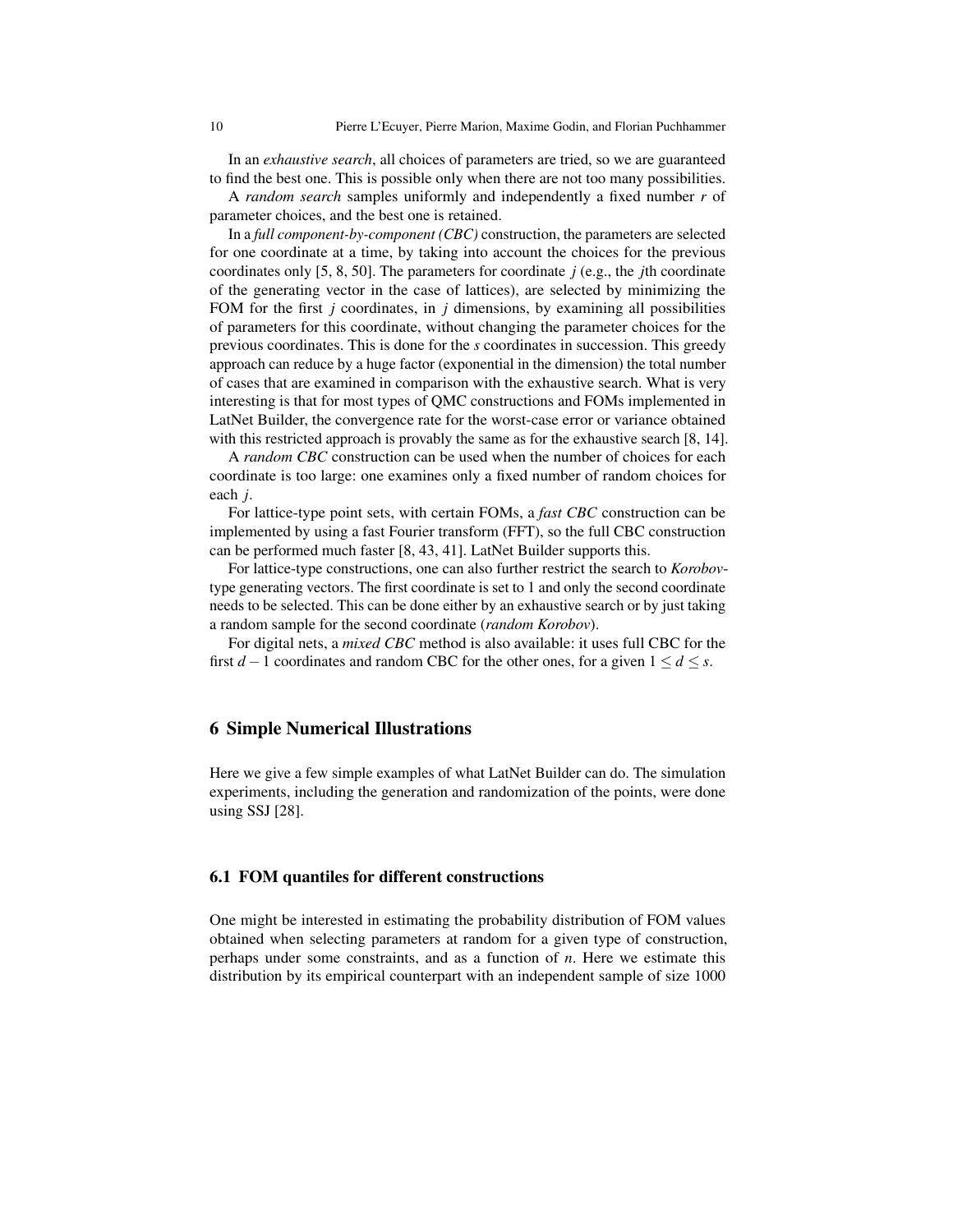(with replacement), and we report the 0.1, 0.5 and 0.9 quantiles of this empirical distribution, for *n* going from 2<sup>6</sup> to 2<sup>18</sup>. We do this for PLRs, Sobol' points, and digital nets with arbitrary invertible and projection-regular generating matrices (random nets), with  $\tilde{\mathcal{P}}_2$  taken as the FOM, in  $s = 6$  dimensions, with  $\gamma_u = 0.7^{|u|}$  for all u. We also report the value obtained by a (full) fast CBC search for a PLR. The results are displayed in the first panel of Figure [1.](#page-10-0) We see that the FOM distribution has a smaller mean and much less variance for the Sobol' points than for the other contructions. Even the median obtained for Sobol' beats (slightly) the FOM obtained by a full CBC construction with PLRs. The quantiles for random PLRs and random nets are approximately the same.

The second panel of the figure shows the results of a similar sampling for PLRs with  $\mathcal{I}_2$  as a FOM, also in 6 dimensions. Note that this FOM applies only to PLRs. Here, the FOM values are more dispersed and the fast CBC gives a significantly better value than the best FOM obtained by random sampling. Also the search for the point set parameters is much quicker with the fast CBC construction than with random sampling of size 1000.

<span id="page-10-0"></span>Fig. 1: The 0.1, 0.5, and 0.9 quantiles of the FOM distribution as functions of *n* for various constructions, in log-log scale.

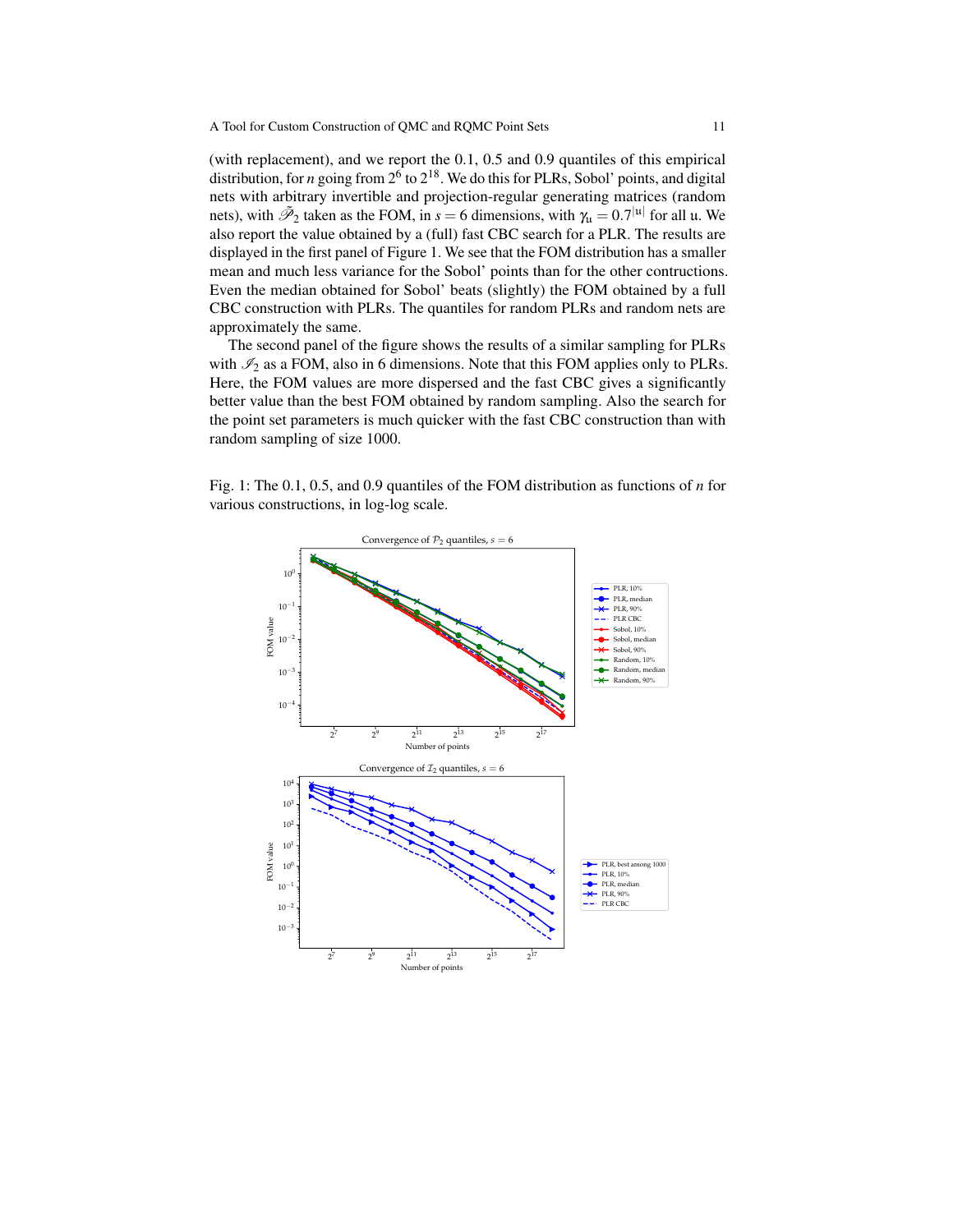#### 6.2 Comparison with tabulated parameter selections

We now give small examples showing how searching for custom parameter values with LatNet Builder can make a difference in the RQMC variance compared with pre-tabulated parameter values available in software or over the Internet. We do this for Sobol' nets, and our comparison is with the precomputed direction numbers obtained by Joe and Kuo [\[24\]](#page-14-12), which are arguably the best proposed values so far. These parameters were obtained by optimizing a FOM based on the *t*-values over two-dimensional projections, using a CBC construction. With LatNet Builder, we can account for any selected projections in our FOM. For instance, if we think all the projections in two and three dimensions are important, we can select a FOM that accounts for all these projections. To illustrate this, we made a CBC construction of  $n = 2^{12}$  Sobol' points in  $s = 15$  dimensions, using the sum or the maximum of *t*values in the two- and three-dimensional projections. Figure [2](#page-11-0) shows the distribution of *t*-values obtained with the sum, the max, and the points from [\[24\]](#page-14-12). Compared with the latter, we are able to reduce the worse *t*-value over 3-dim projections from 8 to 5 when using the max, and to reduce the average *t*-value when using the sum. However, when using the max, we get a few poor two-dim projections, because we compare the *t*-values on the same scale for two and three dimensions. We should probably multiply the *t*-value by a scaling factor that decreases with the dimension.

<span id="page-11-0"></span>Fig. 2: Distributions of *t*-values for 2-dim and 3-dim projections, for three Sobol' point sets: (1) *Joe-Kuo* taken from [\[24\]](#page-14-12), (2) *Max* and (3) *Sum* are found by LatNet Builder as explained in the text. For each case, we report the number of projections having any given *t*-value, as well as the average *t*-value (dashed vertical lines).



In our next illustration, we compare the RQMC variances for Sobol' points with direction numbers taken from [\[24\]](#page-14-12) and direction numbers found by LatNet Builder using a custom FOM for our function. We want to integrate

$$
f(\mathbf{u}) = \prod_{j=1}^{5} (\psi(u_j) - \mu) + \prod_{j=6}^{10} (\psi(u_j) - \mu),
$$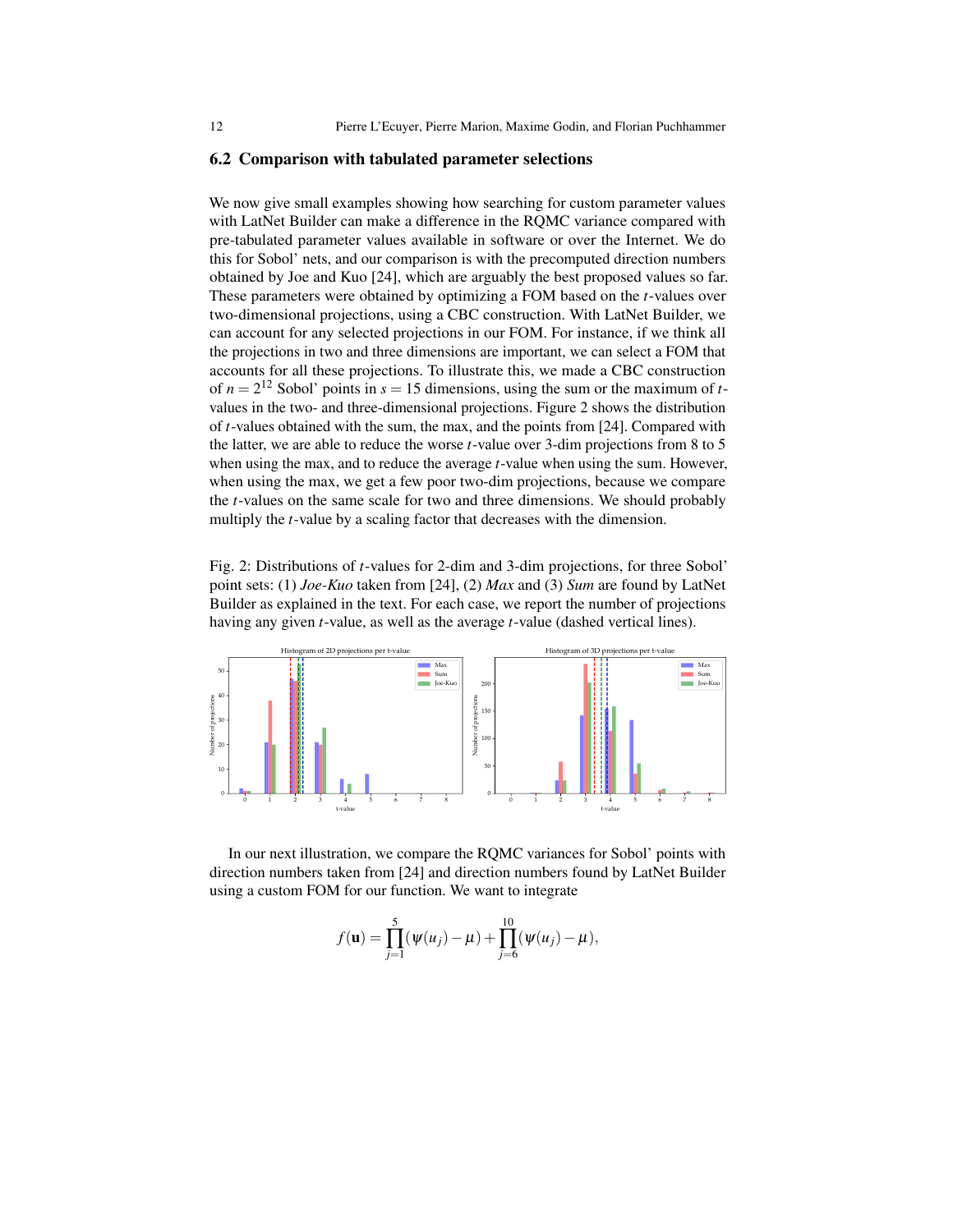where  $\psi(u) = ((u - 0.5)^2 + 0.05)^{-1}$  and  $\mu = \mathbb{E}[\psi(U)] \approx 10.3$  when  $U \sim U(0, 1)$ . This function is the sum of two five-dimensional ANOVA terms for a more general function taken from [\[11\]](#page-14-24). A good FOM for this function should focus mainly on these two five-dim projections, namely  $\mathfrak{u} = \{1, 2, 3, 4, 5\}$  and  $\mathfrak{u} = \{6, 7, 8, 9, 10\}$ , and not on the two-dim projections as in [\[24\]](#page-14-12). So we made a search with the  $\tilde{\mathcal{P}}_2$  criterion with weights  $\gamma_u = 1$  for these two projections and 0 elsewhere, to obtain new direction numbers for  $n = 2^{20}$  Sobol' points in 10 dimensions. Then we estimated the variance of the sample RQMC average over these *n* points with the two choices of direction numbers (those of [\[24\]](#page-14-12) and ours), using  $m = 200$  independent replications of an RQMC scheme that used only a random digital shift. The empirical variance with our custom points was smaller by a factor of more than 18.

#### 6.3 Variance for another toy function

Here we consider a family of test functions similar to those in [\[52\]](#page-15-23):

$$
f_{s,\mathbf{c}}(\mathbf{u}) = \prod_{j=1}^{s} (1 + c_j \cdot (u_j - 1/2))
$$

for  $\mathbf{u} \in (0,1)^s$ , where  $\mathbf{c} = (c_1,\ldots,c_s) \in (0,1)^s$ . The ANOVA components are, for all  $\mathfrak{u} \subset \{1,\ldots,s\},\,$ 

$$
(f_{s,\mathbf{c}})_{\mathbf{u}}(\mathbf{u}) = \prod_{j \in \mathbf{u}} c_j \cdot (u_j - 1/2)),
$$

For an experiment, we take arbitrarly  $s = 3$  and  $\mathbf{c} = (0.7, 0.2, 0.5)$ . We use LatNet Builder to search for good PLRs with a fast CBC construction, with product weights  $\gamma_j = c_j$ , with the FOMs  $\mathcal{P}_2$ ,  $\mathcal{I}_2$ , and  $\mathcal{I}_3$  (whose interlacing factors *d* are 1, 2, and 3, respectively). For each  $n = 2^k$ ,  $k = 5, \ldots, 18$ , we estimate the RQMC variance with *m* independent replications of the randomization scheme, with  $m = 1000$  for LMS+shift, and  $m = 100$  for NUS. For the interlaced points, the randomization is performed before the interlacing, as in [\[13\]](#page-14-21). Figure [3](#page-13-5) shows the variance as a function of *n*, in log-log scale. We see that the two randomization schemes give approximately the same variance. However, the time to generate and randomize the points is much larger for NUS than for LMS+shift: around 10 times longer for  $2^{11}$  points and 50 times longer for  $2^{18}$  points. As expected, the variance reduction and the convergence rate are larger when the interlacing factor increases, although the curves are more noisy.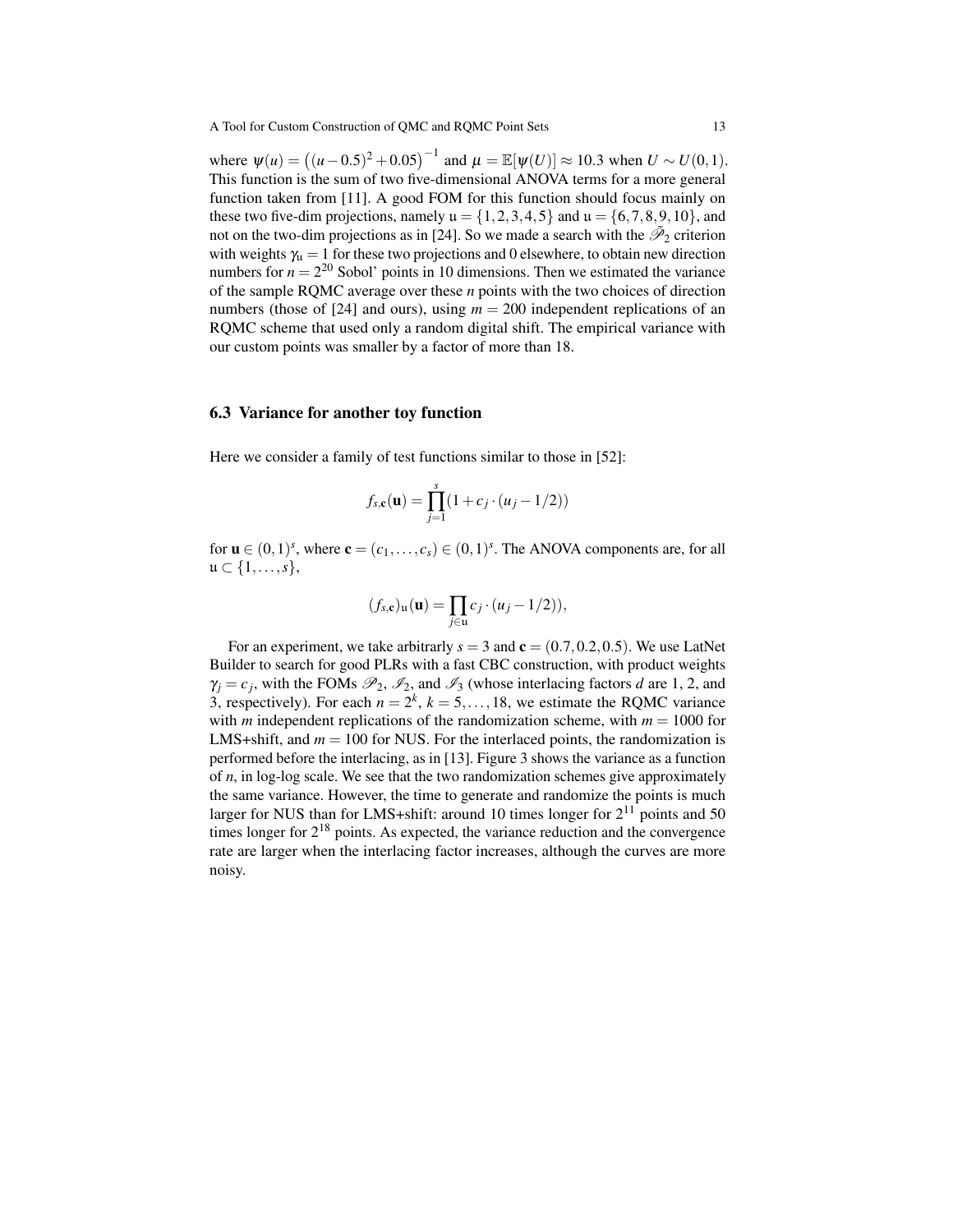<span id="page-13-5"></span>Fig. 3: Variance as a function of *n* in log-log scale, for PLRs with two randomization schemes and three interlacing factors *d*, found with LatNet Builder. We also report the average time to generate and randomize the points.



# <span id="page-13-1"></span>7 Conclusion

LatNet Builder is both a tool for researchers to study the properties of highly uniform point sets and associated figures of merit, and for practitioners who want to find good parameters for a specific task. It is relatively easy to incorporate new FOMs into the software, especially if they are in the kernel form [\(9\)](#page-5-1).

Many questions remain open regarding the roles of the construction, the search method, the randomization, and (perhaps more importantly) the choice of the weights. It is our hope that the software presented here will spur interest into these issues.

Acknowledgements This work has been supported by a NSERC Discovery Grant and an IVADO Grant to P. L'Ecuyer, and by a stipend from Corps des Mines to P. Marion. F. Puchhammer was supported by Spanish and Basque governments fundings through BCAM (ERDF, ESF, SEV-2017- 0718, PID2019-108111RB-I00, PID2019-104927GB-C22, BERC 2018e2021, EXP. 2019/00432, KK-2020/00049), and the computing infrastructure of i2BASQUE and IZO-SGI SGIker (UPV).

## References

- <span id="page-13-2"></span>1. Baldeaux, J., Dick, J., Greslehner, J., Pillichshammer, F.: Construction algorithms for higher order polynomial lattice rules. Journal of Complexity 27, 281–299 (2011)
- <span id="page-13-3"></span>2. Baldeaux, J., Dick, J., Leobacher, G., Nuyens, D., Pillichshammer, F.: Efficient calculation of the worst-case error and (fast) component-by-component construction of higher order polynomial lattice rules. Numerical Algorithms 59(3), 403–431 (2012)
- <span id="page-13-4"></span>3. Dick, J.: Explicit constructions of quasi-Monte Carlo rules for the numerical integration of high-dimensional periodic functions. SIAM Journal on Numerical Analysis 45(5), 2141–2176 (2007)
- <span id="page-13-0"></span>4. Dick, J.: Walsh spaces containing smooth functions and quasi-Monte Carlo rules of arbitrary high order. SIAM Journal on Numerical Analysis 46(3), 1519–1553 (2008)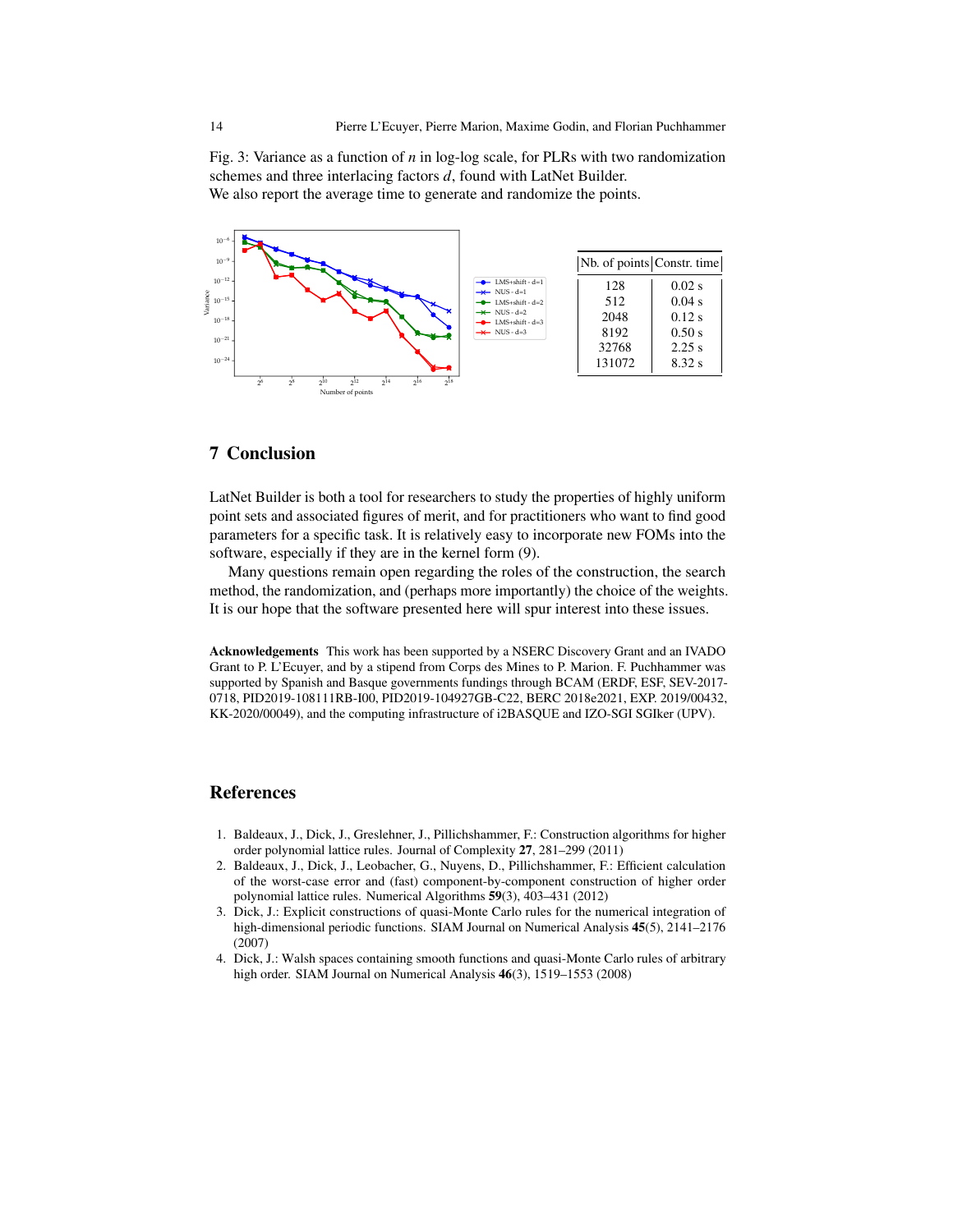- <span id="page-14-22"></span>5. Dick, J., Kuo, F.Y., Pillichshammer, F., Sloan, I.H.: Construction algorithms for polynomial lattice rules for multivariate integration. Mathematics of Computation 74(248), 1895–1921 (2005)
- <span id="page-14-18"></span>6. Dick, J., Pillichshammer, F.: Multivariate integration in weighted Hilbert spaces based on Walsh functions and weighted Sobolev spaces. Journal of Complexity 21(2), 149–195 (2005)
- <span id="page-14-13"></span>7. Dick, J., Pillichshammer, F.: Strong tractability of multivariate integration of arbitrary high order using digitally shifted polynomial lattice rules. Journal of Complexity 23, 436–453 (2007)
- <span id="page-14-0"></span>8. Dick, J., Pillichshammer, F.: Digital Nets and Sequences: Discrepancy Theory and Quasi-Monte Carlo Integration. Cambridge University Press, Cambridge, U.K. (2010)
- <span id="page-14-16"></span>9. Dick, J., Sloan, I.H., Wang, X., Wozniakowski, H.: Good lattice rules in weighted Korobov ´ spaces with general weights. Numerische Mathematik 103, 63–97 (2006)
- <span id="page-14-15"></span>10. Efron, B., Stein, C.: The jackknife estimator of variance. Annals of Statistics 9, 586–596 (1981)
- <span id="page-14-24"></span>11. Genz, A.: Testing multidimensional integration routines. In: Proceedings of the International Conference on Tools, Methods and Languages for Scientific and Engineering Computation, pp. 81–94. Elsevier North-Holland (1984)
- <span id="page-14-20"></span>12. Goda, T.: Good interlaced polynomial lattice rules for numerical integration in weighted Walsh spaces. Journal of Computational and Applied Mathematics 285, 279–294 (2015)
- <span id="page-14-21"></span>13. Goda, T., Dick, J.: Construction of interlaced scrambled polynomial lattice rules of arbitrary high order. Foundation of Computational Mathematics 15, 1245–1278 (2019)
- <span id="page-14-2"></span>14. Goda, T., Suzuki, K.: Recent advances in higher order quasi-Monte Carlo methods, pp. 69–102. De Gruyter (2019)
- <span id="page-14-3"></span>15. Goda, T., Suzuki, K., Yoshiki, T.: An explicit construction of optimal order quasi-Monte Carlo rules for smooth integrands. SIAM Journal on Numerical Analysis 54, 2664––2683 (2016)
- <span id="page-14-4"></span>16. Goda, T., Suzuki, K., Yoshiki, T.: Optimal order quasi-Monte Carlo integration in weighted Sobolev spaces of arbitrary smoothness. IMA Journal on Numerical Analysis 37, 505–518 (2017)
- <span id="page-14-5"></span>17. Goda, T., Suzuki, K., Yoshiki, T.: Optimal order quadrature error bounds for infinitedimensional higher-order digital sequences. Foundation of Computational Mathematics 18, 433–458 (2018)
- <span id="page-14-1"></span>18. Hickernell, F.J.: A generalized discrepancy and quadrature error bound. Mathematics of Computation 67(221), 299–322 (1998)
- <span id="page-14-10"></span>19. Hickernell, F.J.: Lattice rules: How well do they measure up? In: P. Hellekalek, G. Larcher (eds.) Random and Quasi-Random Point Sets, *Lecture Notes in Statistics*, vol. 138, pp. 109–166. Springer-Verlag, New York (1998)
- <span id="page-14-11"></span>20. Hickernell, F.J.: Obtaining *O*(*N* −2+ε ) convergence for lattice quadrature rules. In: K.T. Fang, F.J. Hickernell, H. Niederreiter (eds.) Monte Carlo and Quasi-Monte Carlo Methods 2000, pp. 274–289. Springer-Verlag, Berlin (2002)
- <span id="page-14-6"></span>21. Hickernell, F.J., Hong, H.S., L'Ecuyer, P., Lemieux, C.: Extensible lattice sequences for quasi-Monte Carlo quadrature. SIAM Journal on Scientific Computing 22(3), 1117–1138 (2001)
- <span id="page-14-19"></span>22. Hickernell, F.J., Yue, R.X.: The mean square discrepancy of scrambled (*t*,*s*)-sequences. SIAM Journal on Numerical Analysis 38(4), 1089–1112 (2001)
- <span id="page-14-14"></span>23. Hong, H.S., Hickernell, F.H.: Algorithm 823: Implementing scrambled digital sequences. ACM Transactions on Mathematical Software 29, 95–109 (2003)
- <span id="page-14-12"></span>24. Joe, S., Kuo, F.Y.: Constructing Sobol sequences with better two-dimensional projections. SIAM Journal on Scientific Computing 30(5), 2635–2654 (2008)
- <span id="page-14-17"></span>25. L'Ecuyer, P.: Polynomial integration lattices. In: H. Niederreiter (ed.) Monte Carlo and Quasi-Monte Carlo Methods 2002, pp. 73–98. Springer-Verlag, Berlin (2004)
- <span id="page-14-7"></span>26. L'Ecuyer, P.: Quasi-Monte Carlo methods with applications in finance. Finance and Stochastics 13(3), 307–349 (2009)
- <span id="page-14-9"></span>27. L'Ecuyer, P.: SSJ: Stochastic simulation in Java (2016). <http://simul.iro.umontreal.ca/ssj/>
- <span id="page-14-23"></span>28. L'Ecuyer, P., Buist, E.: Simulation in Java with SSJ. In: Proceedings of the 2005 Winter Simulation Conference, pp. 611–620. IEEE Press, Piscataway, NJ (2005)
- <span id="page-14-8"></span>29. L'Ecuyer, P., Lemieux, C.: Variance reduction via lattice rules. Management Science 46(9), 1214–1235 (2000)